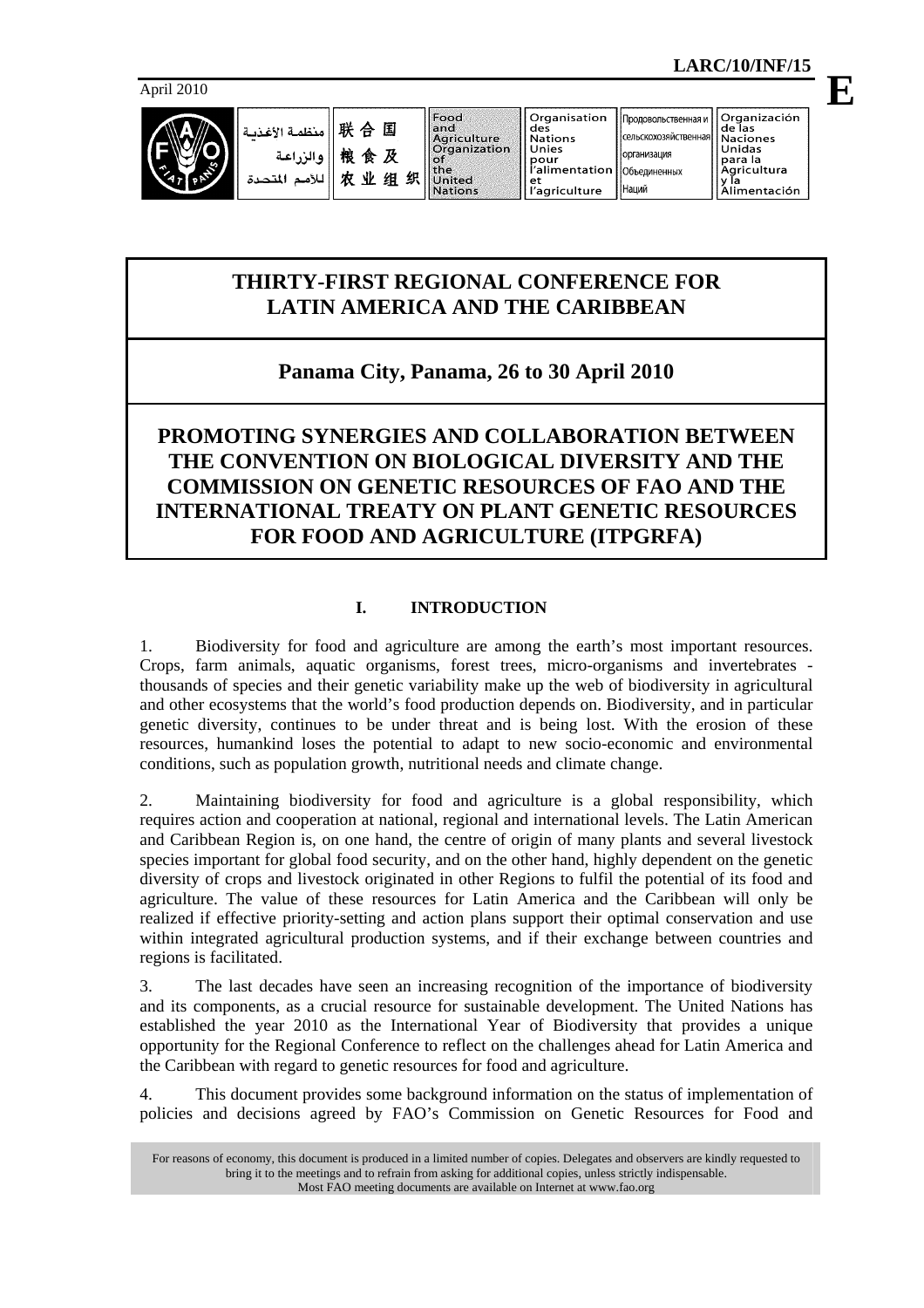Agriculture, the Governing Body of the International Treaty for Plant Genetic Resources for Food and Agriculture and the Conference of the Parties of the Convention on Biological Diversity (CBD). It then provides several examples of the work that Food and Agriculture Organization of the United Nations (FAO) and its partners are undertaking in the Region to promote the implementation of relevant international policies and seeks guidance from the Regional Conference.

#### **II. INTERNATIONAL COOPERATION IN THE MANAGEMENT OF GENETIC RESOURCES FOR FOOD AND AGRICULTURE**

5. The Food and Agriculture Organization of the United Nations (FAO) hosts two key intergovernmental biodiversity forums, particularly focusing on genetic resources. The Commission on Genetic Resources for Food and Agriculture was established in 1983 and its current mandate covers all components of biodiversity of relevance to food and agriculture. Currently 171 countries and the European Union are Members of the Commission. In 2007, the Commission adopted its Multi-Year Programme of Work, a rolling 10-year work plan covering plant, animal, forest, aquatic, micro-organism and invertebrate genetic resources.

6. The Commission oversees global assessments of the state of the world's genetic resources for food and agriculture. It recently endorsed the *Second Report on the State of the World's Plant*  Genetic Resources for Food and Agriculture.<sup>1</sup> It has also negotiated major international instruments, including the *Global Plan of Action for the Conservation and Sustainable Utilization of Plant Genetic Resources for Food and Agriculture,* the *Global Plan of Action for Animal Genetic Resources* and the *International Treaty on Plant Genetic Resources for Food and Agriculture.*

7. The *International Treaty on Plant Genetic Resources for Food and Agriculture* was adopted by the FAO Conference in November of 2001. The Treaty's objectives are the conservation and sustainable use of plant genetic resources for food and agriculture and the fair and equitable sharing of the benefits arising out of their use, in harmony with the Convention on Biological Diversity, for sustainable agriculture and food security. The Treaty currently has 123 Contracting Parties. The Governing Body of the Treaty held its Third Session in June 2009, which was chaired by Cuba as the Regional Vice-Chair of Latin America and the Caribbean. The Treaty covers all plant genetic resources for food and agriculture. It recognizes Farmers' Rights.

8. The Treaty creates a *Multilateral System for Access and Benefit-Sharing* which places 64 of our most important crops – crops that together account for 80 percent of the food we derive from plants – into an easily accessible global pool of genetic resources that is available for research, breeding and training for food and agriculture. The Multilateral System of the Treaty foresees four primary benefit-sharing mechanisms, namely: exchange of information on plant genetic resources; access to and transfer of technology; capacity building; and sharing of benefits arising from commercialization of plant genetic resources. It now includes more than 1.2 million samples of plant genetic resources for food and agriculture, the world's largest genepool of agricultural plant genetic resources.

9. The Treaty also provides for a *Funding Strategy*, which aims to enhance the availability, transparency, efficiency and effectiveness of the provision of financial resources for the implementation of the Treaty. It includes a *Benefit-sharing Fund* which supports projects and programmes for the benefit of farmers in developing and countries with economies in transition. The Fund is the first fully operational mechanism in the history of genetic resource law, which implements international benefit-sharing for plant genetic resources within a binding legal architecture. The Treaty's benefit-sharing mechanisms have funded 11 benefit-sharing projects in developing countries and least-developed countries in 2008-09. The Governing Body also

l

<sup>1</sup> ftp://ftp.fao.org/docrep/fao/meeting/017/ak528e.pdf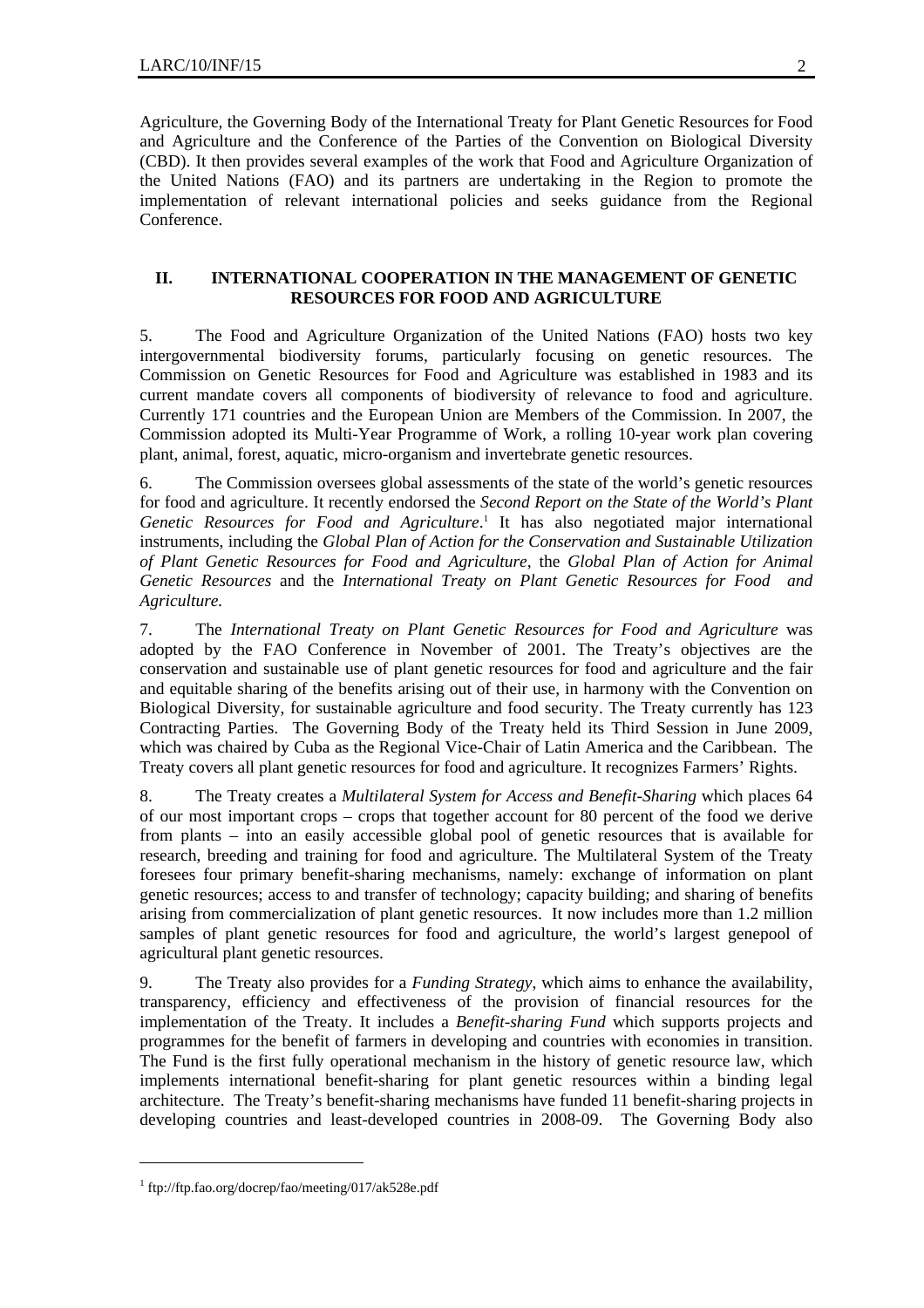adopted a Strategic Plan and funding target for the Benefit-sharing Fund for the 2009-2014 period. The Treaty is thus the first multilateral mechanism providing financial support as a form of shared benefits arising from the access to plant genetic resources for food and agriculture.

10. The Commission and the Treaty cooperate and coordinate their activities on a regular basis. The Commission served as the Treaty's interim committee until the first Session of the Governing Body of the Treaty. The Commission and the Governing Body of the Treaty have adopted a *Joint Statement for Cooperation*<sup>2</sup> which forms the basis for cooperation between the Commission and the Governing Body and between the Secretariats of the two bodies.

11. Since 1993, cooperation between FAO and the Convention on Biological Diversity (CBD) has been strong and effective, with FAO being a key partner and contributor to the implementation of the CBD. The Convention on Biological Diversity (CBD) is a framework convention, with a broad mandate in relation to the conservation and sustainable use of biodiversity and the equitable sharing of benefits arising from the use of genetic resources.

13. A number of measures have facilitated cooperation between FAO and the CBD, including the establishment of a Memorandum of Cooperation in 1997, which was revised in 2005.<sup>3</sup> The revised Memorandum recognizes the Commission on Genetic Resources for Food and Agriculture as the international forum where governments specifically address all components of biological diversity of relevance to food and agriculture. Upon request of the Commission and the CBD Conference of Parties, the Secretariat of FAO and its Commission and the Secretariat of the Convention on Biological Diversity recently concluded a joint work plan. The joint work plan aims at enhancing synergies in the implementation of the Commission and the CBD programmes of work, including work on cross cutting issues.

14. At the intergovernmental level, the Commission has a lead role in the cooperation between FAO and the Conference of the Parties of the CBD. At numerous occasions, the Commission and the Conference of the Parties to the CBD have stressed the importance of cooperation between FAO and the CBD and called for the development of mutually supportive activities. The joint work plan recognizes that fostering collaboration between agencies responsible for agriculture and environment working on biodiversity represents an essential mechanism for promotion of synergies at the national level.

### **III. SUPPORT TO THE IMPLEMENTATION OF GLOBAL POLICIES FOR GENETIC RESOURCES IN LATIN AMERICA AND THE CARIBBEAN**

15. Genetic resources for food and agriculture are a common concern of all countries. Most countries have established or are in the process of establishing national programmes or strategies for the conservation and sustainable use of genetic resources for food and agriculture. Such strategies and programmes aim to support economic and social development and underpin efforts to develop more productive, efficient, and sustainable agricultural systems. They lie at the heart of the global efforts for conserving and using genetic resources for food and agriculture.

16. During the last decade, there has been considerable progress in establishing and strengthening national programmes for genetic resources and biodiversity for food and agriculture in Latin America and the Caribbean, at least in part as a consequence of the adoption of the *International Treaty on Plant Genetic Resources for Food and Agriculture* and the *Global Plan of Action for Animal Genetic Resources*. However, even in countries with active and wellcoordinated national programmes, certain gaps still often exist. Country Reports on the status and trends of plant and animal genetic resources in the Region often cite the following needs and gaps:

l

<sup>&</sup>lt;sup>2</sup> CGRFA-12/09/Report, *Appendix H*: ftp://ftp.fao.org/docrep/fao/meeting/017/k6536e.pdf

<sup>3</sup> *Memorandum of Cooperation between the Food and Agriculture Organization of the United Nations and the Secretariat of the Convention on Biological Diversity*: ftp://ftp.fao.org/docrep/fao/meeting/014/k0111e.pdf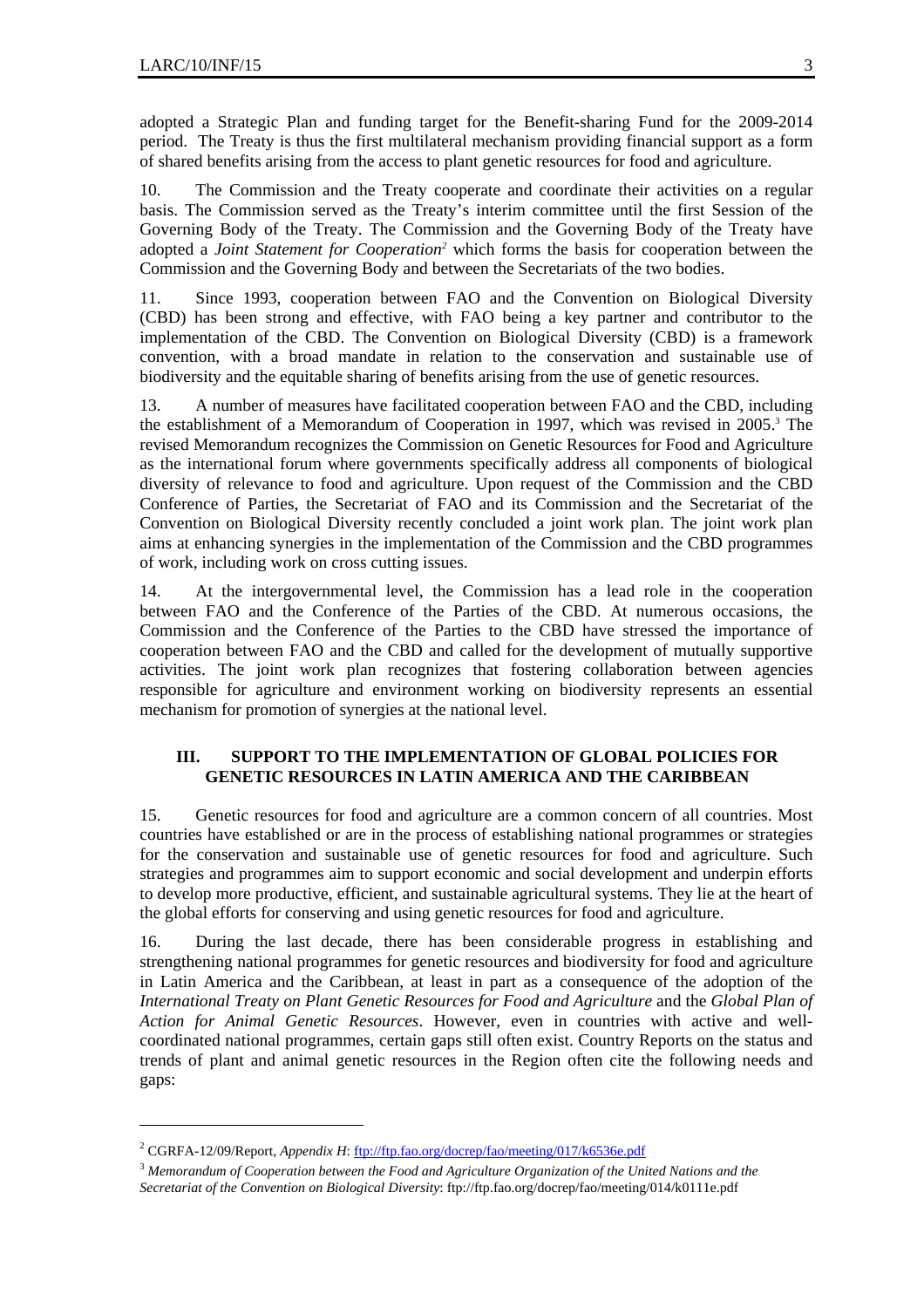l

- It is vital that there be effective coordination and collaboration among national stakeholders for the implementation of national programmes, including ministries, government institutions, universities, private companies, NGOs, farmers' groups, and others.
- The links between institutions concerned with the conservation of genetic resources and those concerned primarily with its use are often weak or even absent in many countries and need to be strengthened.
- In spite of the expansion of education and training opportunities over the past decade, they remain inadequate overall. More opportunities are needed both for the training of young researchers and development workers, and for upgrading the knowledge and skills of existing staff.
- National programmes still receive inadequate and unreliable funding, making it difficult to plan over multiple years.
- Greater attention is needed in many countries to the development of appropriate, nonconflicting and complementary national policies and legislation relating to the conservation, exchange, and use of genetic resources for food and agriculture, including such areas as access to genetic resources and benefit-sharing.4

17. International cooperation also plays a critical role in guaranteeing the conservation and sustainable use of genetic resources for food and agriculture. All countries depend on genetic resources for food and agriculture that originated elsewhere. Such interdepence makes international cooperation not just desirable but essential if the full value of genetic resources for food and agriculture is to be realized.

18. Below a brief overview of activities is given that FAO and its partners undertook in recent years to support the implementation of global policies for genetic resources in Latin America and the Caribbean.

#### *Support to the implementation of the Multi-Year Programme of Work of the Commission on Genetic Resources for Food and Agriculture*

19. As stated above, the Commission recently endorsed the *Second Report on the State of the World's Plant Genetic Resources for Food and Agriculture*. The report is the result of countrydriven assessments of the status and trends of plant genetic resources. Country Reports were prepared by 19 countries from the Region, namely: Argentina, Bolivia, Brazil, Chile, Costa Rica, Cuba, Dominican Republic, Ecuador, El Salvador, Grenada, Guatemala, Jamaica, Mexico, Nicaragua, Peru, St Vincent and the Grenadines, Trinidad and Tobago, Uruguay and Venezuela. Fifteen of those countries<sup>5</sup> also established with the participation and contribution of national stakeholders a National Information Sharing Mechanism on plant genetic resources for food and agriculture, a country-owned tool for fostering partnerships, promoting and monitoring the implementation of the Global Plan of Action.

20. In this context, FAO, jointly with Bioversity International and CIAT and with support from the Spanish and Italian Governments, organized the regional consultation for the Latin American and Caribbean countries to discuss the changes, needs, gaps and opportunities to conserve and utilize plant genetic resources in the region. Inputs from the consultation were incorporated in the final version of the Second Report. Through the consultation, experts also identified regional priorities for the update of the *Global Plan of Action* for plant genetic resources.

<sup>4</sup> See, for example, Chapter 5 "The state of national programmes, training needs, and legislation" of the recent *Second Report on the State of the World's Plant Genetic Resources for Food and Agriculture*

<sup>5</sup> Argentina, Bolivia, Chile, Costa Rica, Cuba, Dominican Republic, Ecuador, El Salvador, Guatemala, Jamaica, Nicaragua, Peru, Uruguay and Venezuela.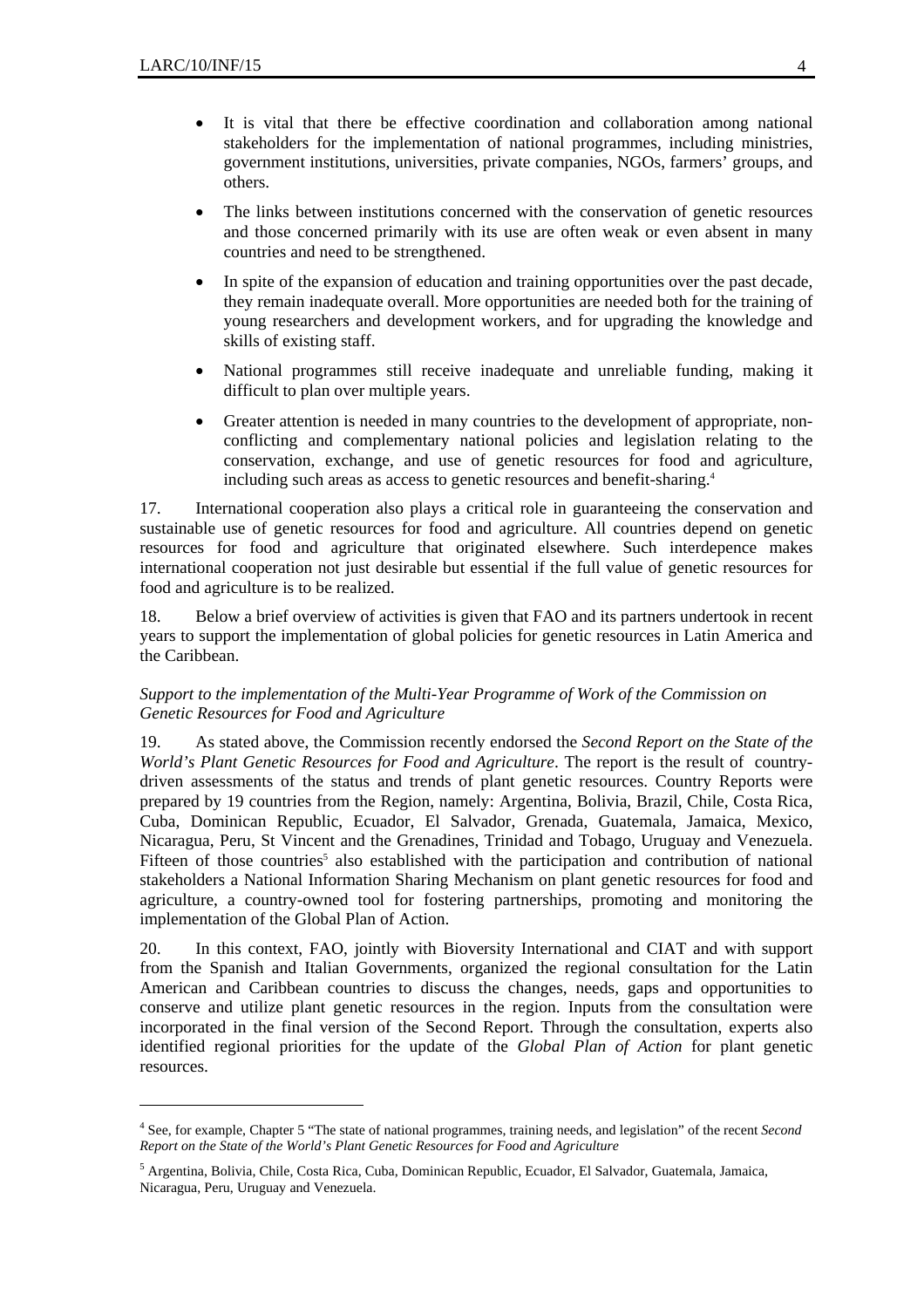21. In response to requests from the governments of Belize, Costa Rica, El Salvador, Guatemala, Honduras, Nicaragua and Panama, FAO has recently begun implementation of an important sub-regional project funded by the Government of Spain. This project will strengthen national systems to provide quality seed of basic grains to resource-poor farmer in a sustainable manner. The strengthened capacities will improve implementation of *Global Plan of Action for the Conservation and Sustainable Utilization of Plant Genetic Resources for Food and Agriculture*, in particular with regard to sustainable utilization of these resources.

22. In 2007, the Commission endorsed the first *State of the World's on Animal Genetic*  Resources for Food and Agriculture<sup>6</sup>. In that year, FAO also organized the First International Technical Conference on Animal Genetic Resources for Food and Agriculture. The Conference was organized upon request by the Commission and was hosted by the Government of Switzerland. The Conference adopted the *Global Plan of Action for Animal Genetic Resources*, which is the first international framework for the conservation and sustainable use of animal genetic resources. The Commission oversees the implementation of the Global Plan of Action.

23. Since 2007, FAO has been active in promoting the implementation of the Global Plan of Action for Animal Genetic Resources in the Region, including through:

- Support to the establishment of a Regional Focal Point on Animal Genetic Resources, which led to the election of EMBRAPA (Brazilian Agricultural Research Corporation) as hosting organization. The Regional Focal Point provides a mechanism for regional coordination in preparation of global negotiations on animal genetic resources and to support formulation of regional projects.
- Support to the formulation of national strategies and action plans for animal genetic resources<sup>7</sup> and establishment of national breeding strategies in countries such as Chile or Colombia.
- Organization of regional workshops in the region on breeding strategies for sustainable management of animal genetic resources (Peru, 2008); characterization of animal genetic resources (Argentina, 2009); conservation of animal genetic resources, with emphasis on gene banking (Ecuador, 2010).

24. At its Eleventh Regular Session, the Commission, in adopting its Multi-Year Programme of Work, requested FAO to prepare the first country-driven *State of the World's Forest Genetic Resources*. Currently, FAO is taking the first steps to initiate the process and will shortly request countries in Latin America and the Caribbean to nominate National Focal Points for the preparation of country reports on forest genetic resources. FAO plans to coordinate work in the Region in cooperation with Bioversity International, the Latin American Forest Genetic Resources network (LAFORGEN) and other regional institutions, and INIA-Spain.

### *Support to the implementation of the International Treaty for Plant Genetic Resources for Food and Agriculture*

25. Through its Multilateral System for Access and Benefit-Sharing, the Treaty allows governments, genebanks, and agricultural research centres to pool their genetic resources in an innovative management system that ensures the facilitated use of the materials and the fair and equitable sharing of the benefits arising from their utilization:

More than 1 million accessions of genetic material have already been included in the Multilateral System;

l

<sup>6</sup> *www.fao.org/docrep/010/a1250e/a1250e00.htm* . The Spanish version is planned for publication in May 2010.

<sup>7</sup> FAO. 2009. *Preparation of national strategies and action plans for animal genetic resources.* 

FAO Animal Production and Health Guidelines. No. 2. Rome (available at http://www.fao.org/docrep/012/i0770e/i0770e00.htm).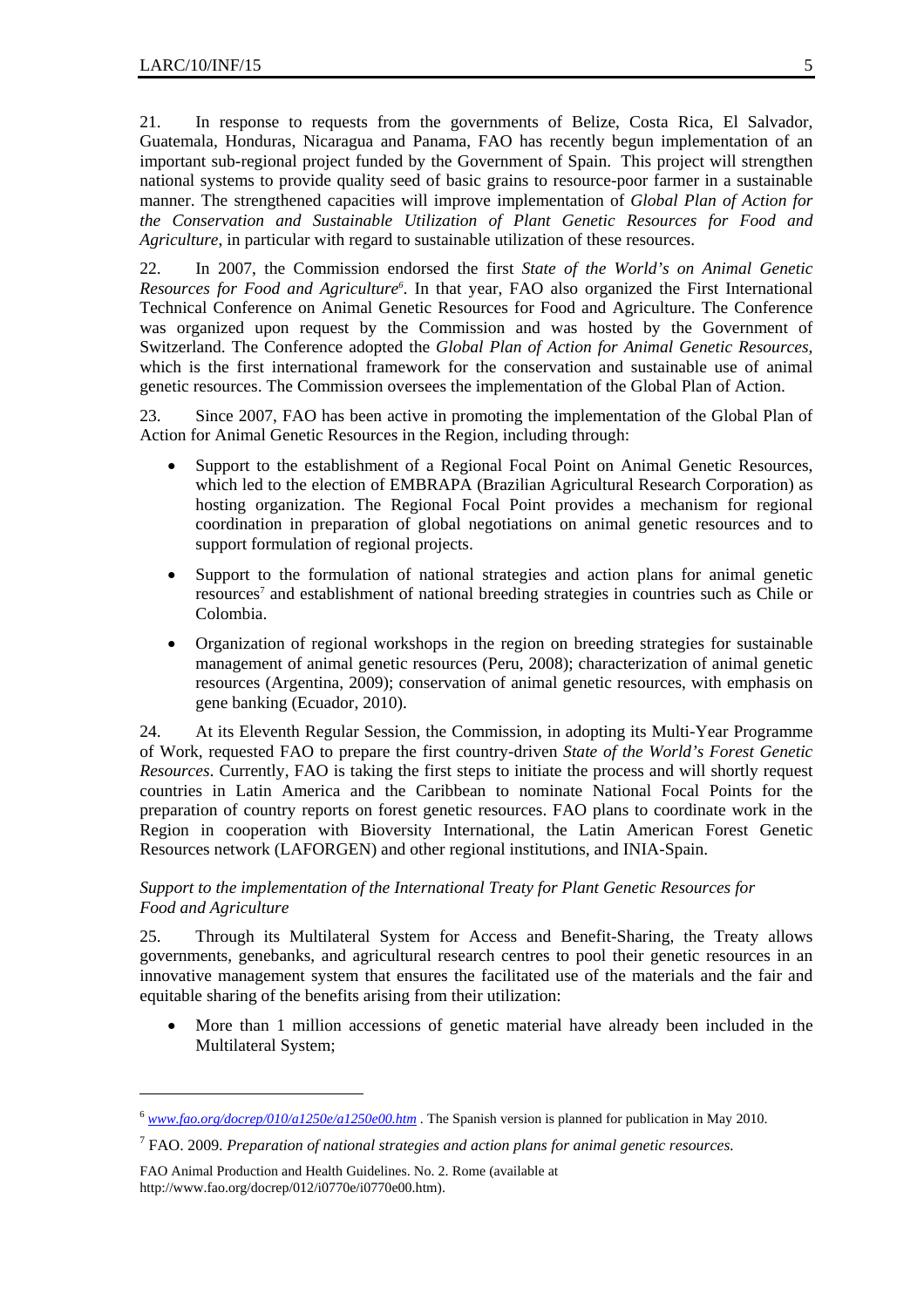- More than 600 transfers of genetic material occur every day in the Multilateral System under the Standard Material Transfer Agreements;
- Information technology systems to manage this information are currently being set up.
- Contracting Parties have initiated discussions on the implementation of the noncommercial benefit-sharing mechanisms of the System, namely information exchange, technology transfer and capacity building.

26. In order to facilitate the implementation of the Treaty, and in particular its Multilateral System, the Secretariat of the Treaty has established, in partnership with FAO and Bioversity International, a joint capacity programme for developing countries. The objectives of the joint capacity building programme are to improve knowledge among national stakeholders of issues underlying the implementation of the International Treaty and in particular the Multilateral System and to improve institutional, legal and administrative infrastructure for the operation of the Multilateral System. The countries in the LAC region receiving assistance are: Dominica, Ecuador and Peru.

27. A regional workshop for GRULAC countries is scheduled for June this year in order to discuss main Treaty implementation issues in the region, with particular attention to the benefitsharing mechanisms operating under the Treaty's Multilateral System. Back-to-back with the regional workshop, an awareness raising workshop for the government of Guatemala will also be organized.

29. The Benefit-Sharing Fund of the International Treaty recently became operational. In December 2008, the first call for proposals of the Treaty was opened. Five out of eleven projects approved for funding are located in Latin America and the Caribbean: Cuba, Nicaragua, Costa Rica, Peru and Uruguay. These 5 projects aim to rescue, conserve and sustainably use native crops of potato, beans and maize, useful to climate change adaptation and food security. Participation of farmers and local and indigenous communities is a strong element within the projects funded in the Region.

#### *Support to the implementation of the CBD Programme of Work on Agricultural Biodiversity*

30. FAO is the leading agency in the implementation of the CBD programme of work on agricultural biodiversity. FAO coordinates and facilitates the International Pollinators Initiative within this programme of work. In doing so, FAO is coordinating a global project, funded by UNEP/GEF amongst others, on "Conservation and Management of Pollinators for Sustainable Agriculture, through an Ecosystem Approach", of which Brazil is one among seven participating countries.

31. In Brazil the project is being implemented by a joint initiative of the Ministry of Environment and Funbio, a national NGO, with multiple partners throughout the country that participate in the Brazilian Pollinator Initiative. Seven demonstration sites are being established, focusing on developing pollination management plans of crops such as apples, Brazil nut, cashew, melon and tomatoes. Funding for the project is complemented by a number of Brazilian funding sources.